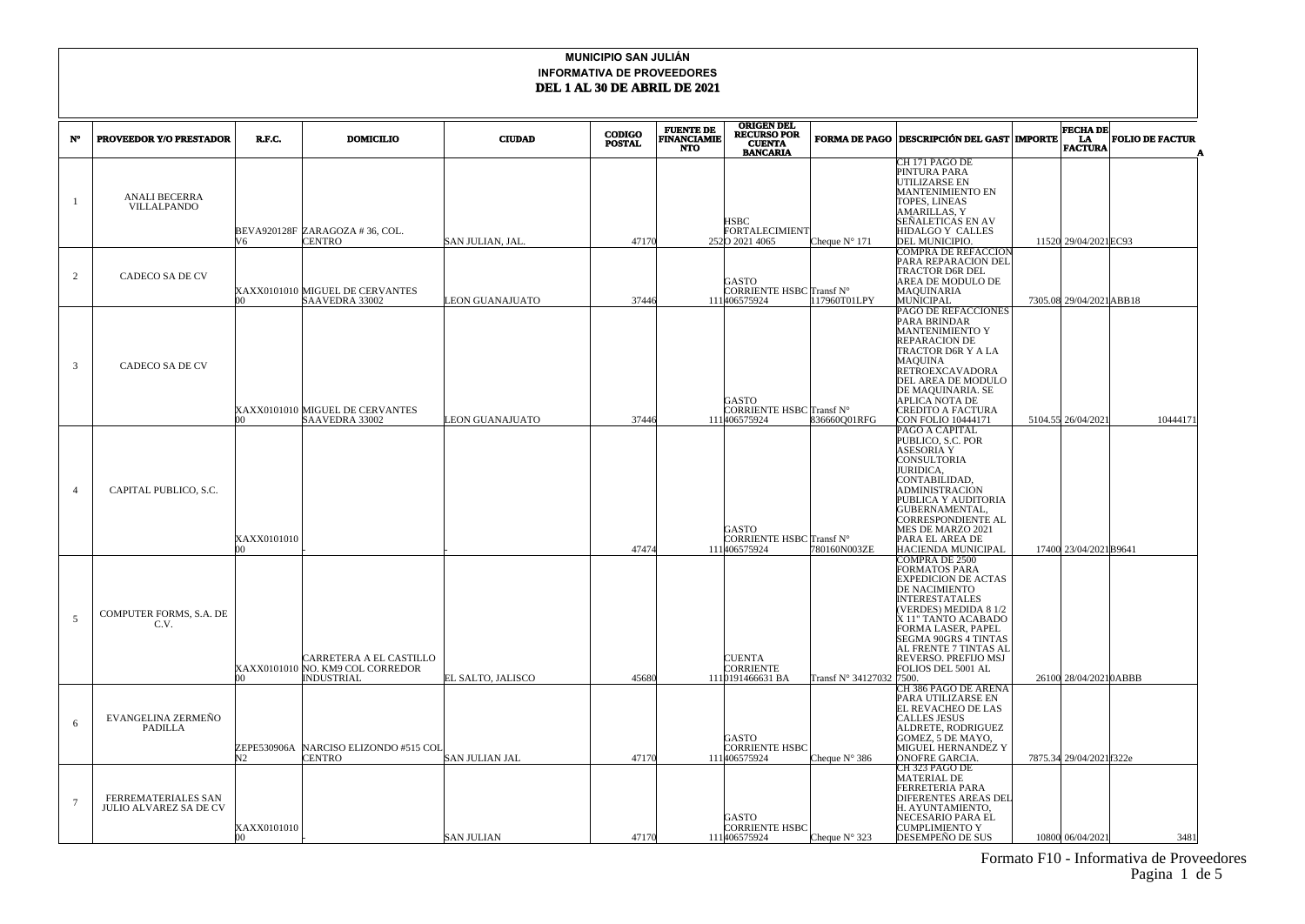|             |                                                                          |                   |                                                                               |                              | <b>CODIGO</b> | <b>FUENTE DE</b>                 | <b>ORIGEN DEL</b>                                                 |                         |                                                                                                                                                                                                                                                      | <b>FECHA DE</b>      |                        |
|-------------|--------------------------------------------------------------------------|-------------------|-------------------------------------------------------------------------------|------------------------------|---------------|----------------------------------|-------------------------------------------------------------------|-------------------------|------------------------------------------------------------------------------------------------------------------------------------------------------------------------------------------------------------------------------------------------------|----------------------|------------------------|
| $N^{\circ}$ | PROVEEDOR Y/O PRESTADOR                                                  | R.F.C.            | <b>DOMICILIO</b>                                                              | <b>CIUDAD</b>                | <b>POSTAL</b> | <b>FINANCIAMIE</b><br><b>NTO</b> | <b>RECURSO POR</b><br><b>CUENTABANCARIA</b>                       | <b>FORMA DE PAGO</b>    | <b>DESCRIPCIÓN DEL GAST MPORTE</b>                                                                                                                                                                                                                   | LA<br>FACTURA        | <b>FOLIO DE FACTUR</b> |
|             |                                                                          |                   |                                                                               |                              |               |                                  |                                                                   |                         | FUNCIONES.                                                                                                                                                                                                                                           |                      |                        |
| 8           | <b>FRANCISCO JAVIER</b><br><b>GONZALEZ CASTAÑEDA</b>                     | GOCF6603309<br>M5 |                                                                               | GUADALAJARA                  | 44100         |                                  | <b>HSBC</b><br>FORTALECIMIENTTransf N°<br>2520 2021 4065          | 5731608021G9            | <b>COMPRA DE</b><br>PANTALONES DE<br>UNIFORMES CON<br>REFLEJANTE PARA<br><b>EMPLEADOS DEL AREA</b><br>DE PROTECCION CIVIL                                                                                                                            | 5115 08/04/2021      | 3466                   |
| $\mathbf Q$ | HECTOR FRANCO DE LA<br><b>TORRE</b>                                      | 70.               | FATH630309Q CAMINO A SAN JOSE DE<br><b>GRACIA 2975 LA LOMA</b>                | <b>TEPATITLAN DE MORELOS</b> | 47685         |                                  | CUENTA<br>CORRIENTE<br>1110191466631 BA                           | Transf N°<br>2057964827 | COMPRA DE INYECTOR<br>PARA MOTOR<br><b>NAVISTAR</b><br>ELECTRONICO USADO<br>EN LAS CONDICIONES<br>EN QUE SE ENCUENTRA<br>PARA REPARACION DE<br>CAMION DE VOLTEO<br><b>INTERNATIONAL DEL</b><br>AREA DE MODULO DE<br>MAQUINARIA                       | 5800 22/04/2021      | 2648                   |
| 10          | <b>INTERAMERICANA DE</b><br><b>ACEITES Y LUBRICANTES S.A.</b><br>DE C.V. | m                 | ARMANDO BIRLAING<br>XAXX0101010 SHAFFLER 2001 EDIFICIO 1<br>PISO <sub>4</sub> | <b>QUERETARO</b>             | 76090         |                                  | PARTICIPACIONES<br>151FEDERALES 0194 Transf N° 13146010 MUNICIPAL |                         | PAGO DE COMBUSTIBLE<br>DIESEL PARA<br><b>ABASTECIMIENTO DEL</b><br>MODULO DE<br><b>MAOUINARIA</b>                                                                                                                                                    | 206000 12/04/2021    | 10014595               |
| -11         | IX-CHEL VIRIDIANA LARIOS<br><b>PONCE</b>                                 | LAPI9102239W      |                                                                               |                              | 47140         |                                  | <b>CUENTA</b><br><b>CORRIENTE</b><br>1110191466631 BA             | Transf N°<br>0007232000 | PAGO POR UNA<br>FUNCION DE TEATRO<br>DE TITERES CON LA<br>COMPAÑIA "LA<br>CUCARACHA" CON LA<br>OBRA "DIABLOS Y<br>CACHIPORRAS" PARA<br>LA CELEBRACION DEL<br>DIA DEL NIÑO 2021 POR<br>PARTE DEL AREA DE<br>CULTURA Y TURISMO<br><b>DEL MUNICIPIO</b> | 6960 27/04/20219AE5F |                        |
| 12          | JAVIER BANDERAS MORAN                                                    | 4A                | BAMJ660510V AV PATRIA N 95 COL 5 DE<br>MAYO                                   | GDL, JALISCO                 | 44970         |                                  | GASTO<br>CORRIENTE HSBC Transf $N^{\circ}$<br>111406575924        | 0357608013SZ            | PAGO POR SERVICIO DE<br>ARBITRAJE LLEVADO A<br>CABO DURANTE EL<br>PARTIDO DE FUTBOL<br><b>CORRESPONDIENTE A</b><br>LA COPA JALISCO 2021<br>RAMA FEMENIL<br>REALIZADO EN LA<br>UNIDAD DEPORTIVA DE<br>NUESTRO MUNICIPIO.                              | 5684 08/04/2021      | 3208                   |
| 13          | JOSE ASUNCION GUTIEREZ<br><b>GUTIERREZ</b>                               | GUGA7012133<br>B4 | ABASOLO NO 5                                                                  | <b>JALOSTOTITLAN</b>         | 47120         |                                  | <b>HSBC</b><br>FORTALECIMIENTTransf N°<br>2520 2021 4065          | 520900003165053         | PAGO DE CARGAS DE<br>OXIGENO MEDICINAL<br>TIPO O Y TIPO E, PARA<br><b>TANQUES DE OXIGENO</b><br>NECESARIOS EN EL<br><b>AREA DE PROTECCION</b><br>CIVIL DEL MUNICIPIO<br>PARA EQUIPAMIENTO<br>DE AMBULANCIAS                                          | 11640 23/04/2021     | 1646                   |
| 14          | <b>JOSE DE JESUS FLORES</b><br><b>LLAMAS</b>                             |                   | FOLJ5709078U CALLE FRANCISCO Y<br>MADERO 218                                  | GUANAJUATO                   | 37000         |                                  | <b>CUENTA</b><br>CORRIENTE<br>1110191466631 BA                    | Transf N°<br>0638944917 | PAGO DE 183 SOBRES DE<br>PIEL TAMAÑO CARTA<br>PARA ENTREGAR A LOS<br><b>MAESTROS DE</b><br>NUESTRO MUNICIPIO EN<br>EL FESTEJO DEL DIA<br>DEL MAESTRO.<br>OFRECIDO POR PARTE<br>DEL AYUNTAMIENTO.                                                     | 30143.76 26/04/2021  | 155                    |
| 15          | LAURA ELENA FERNANDEZ<br>PADILLA                                         | FEPL6109017D      |                                                                               |                              | 37450         |                                  | GASTO<br>CORRIENTE HSBC Transf N°<br>111406575924                 | 156560800MHI            | PAGO DE MAQUINADO,<br>RECTIFICADO Y<br>ADAPTACION A<br>DIFERENCIAL, BUJES Y<br>PIVOTE DE LA<br>CONFORMADORA                                                                                                                                          | 8294 08/04/2021      | 2082                   |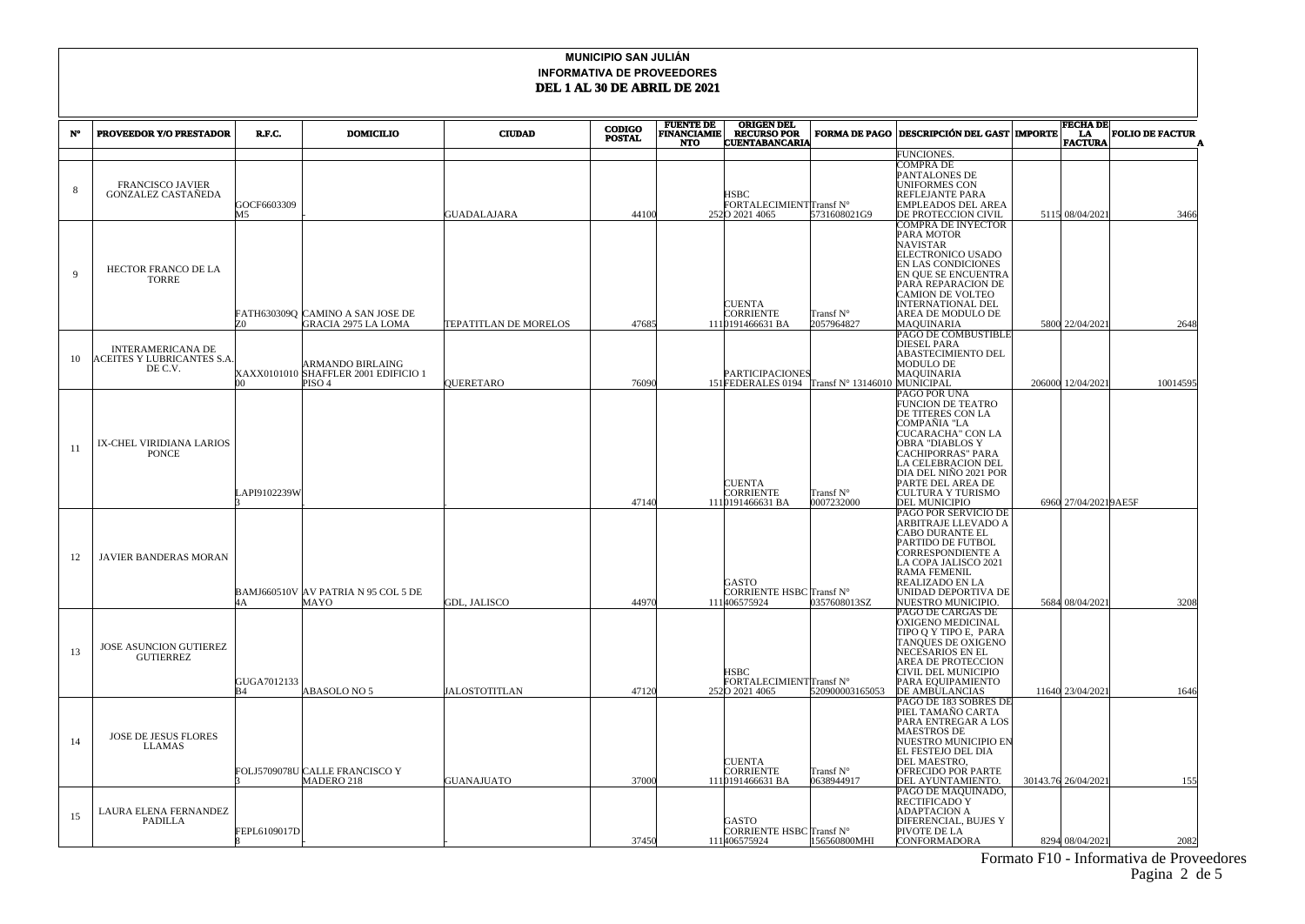|    |                                          |                    |                                  |                   | <b>CODIGO</b> | <b>FUENTE DE</b>                 | <b>ORIGEN DEL</b>                           |                                             |                                                     |                                             | <b>FECHA DE</b>  |                        |  |
|----|------------------------------------------|--------------------|----------------------------------|-------------------|---------------|----------------------------------|---------------------------------------------|---------------------------------------------|-----------------------------------------------------|---------------------------------------------|------------------|------------------------|--|
| N° | PROVEEDOR Y/O PRESTADOR                  | R.F.C.             | <b>DOMICILIO</b>                 | <b>CIUDAD</b>     | <b>POSTAL</b> | <b>FINANCIAMIE</b><br><b>NTO</b> | <b>RECURSO POR</b><br><b>CUENTABANCARIA</b> |                                             | FORMA DE PAGO DESCRIPCIÓN DEL GAST MPORTE           |                                             | <b>FACTURA</b>   | <b>FOLIO DE FACTUR</b> |  |
|    |                                          |                    |                                  |                   |               |                                  |                                             |                                             | <b>VOLVO DEL MODULO</b>                             |                                             |                  |                        |  |
|    |                                          |                    |                                  |                   |               |                                  |                                             |                                             | DE MAQUINARIA.<br>COMPRA DE MATERIAL                |                                             |                  |                        |  |
|    |                                          |                    |                                  |                   |               |                                  |                                             |                                             | ELECTRICO PARA                                      |                                             |                  |                        |  |
|    |                                          |                    |                                  |                   |               |                                  |                                             |                                             | MANTENIMIENTO DEL                                   |                                             |                  |                        |  |
|    |                                          |                    |                                  |                   |               |                                  |                                             |                                             | <b>ALUMBRADO DEL</b><br>PARQUE CRISTEROS,           |                                             |                  |                        |  |
|    |                                          |                    |                                  |                   |               |                                  |                                             |                                             | ASI COMO PARA LA                                    |                                             |                  |                        |  |
| 16 | MIGUEL EDUARDO PEREZ<br><b>HERNANDEZ</b> |                    |                                  |                   |               |                                  |                                             |                                             | NUEVA UNIDAD<br>ADMINISTRATIVA Y                    |                                             |                  |                        |  |
|    |                                          |                    |                                  |                   |               |                                  |                                             |                                             | COMPRA DE                                           |                                             |                  |                        |  |
|    |                                          |                    |                                  |                   |               |                                  |                                             |                                             | <b>MATERIALES PARA DAR</b>                          |                                             |                  |                        |  |
|    |                                          |                    |                                  |                   |               |                                  | GASTO                                       |                                             | <b>MANTENIMIENTO A</b><br><b>EQUIPOS DE COMPUTO</b> |                                             |                  |                        |  |
|    |                                          |                    | PEHM830101J ALDAMA #74 OTE, COL. |                   |               |                                  | CORRIENTE HSBC Transf $\mathrm{N}^\circ$    |                                             | POR PARTE DEL AREA                                  |                                             |                  |                        |  |
|    |                                          | R <sub>1</sub>     | <b>CENTRO</b>                    | <b>SAN JULIAN</b> | 47170         |                                  | 111406575924                                | 145360S00ZK1                                | DE INFORMATICA<br>CH 359 PAGO DE                    | 26724.89 28/04/2021                         |                  | 558                    |  |
|    |                                          |                    |                                  |                   |               |                                  |                                             |                                             | <b>REFACCIONES</b>                                  |                                             |                  |                        |  |
|    |                                          |                    |                                  |                   |               |                                  |                                             |                                             | <b>ACCESORIOS.</b><br>LUBRICANTES Y                 |                                             |                  |                        |  |
|    |                                          |                    |                                  |                   |               |                                  |                                             |                                             | <b>ADITIVOS PARA</b>                                |                                             |                  |                        |  |
|    |                                          |                    |                                  |                   |               |                                  |                                             |                                             | <b>VEHICULOS Y</b>                                  |                                             |                  |                        |  |
| 17 | OLIVIA ORNELAS GARCIA                    |                    |                                  |                   |               |                                  |                                             |                                             | <b>MAQUINARIA</b><br>PROPIEDAD DEL                  |                                             |                  |                        |  |
|    |                                          |                    |                                  |                   |               |                                  |                                             |                                             | AYUNTAMIENTO,                                       |                                             |                  |                        |  |
|    |                                          |                    |                                  |                   |               |                                  |                                             | GASTO                                       |                                                     | NECESARIOS PARA EL<br><b>CUMPLIMIENTO Y</b> |                  |                        |  |
|    |                                          | <b>OEGO520928H</b> |                                  |                   |               |                                  | <b>CORRIENTE HSBC</b>                       |                                             | DESEMPEÑO DE SUS                                    |                                             |                  |                        |  |
|    |                                          | 9A                 |                                  |                   | 47140         |                                  | 111406575924                                | Cheque $N^{\circ}$ 359                      | FUNCIONES.                                          |                                             | 13544 13/04/2021 | 620                    |  |
|    |                                          |                    |                                  |                   |               |                                  |                                             |                                             | CH 359 PAGO DE<br><b>REFACCIONES</b>                |                                             |                  |                        |  |
|    |                                          |                    |                                  |                   |               |                                  |                                             |                                             | ACCESORIOS.                                         |                                             |                  |                        |  |
|    |                                          |                    |                                  |                   |               |                                  |                                             |                                             | LUBRICANTES Y<br>ADITIVOS PARA                      |                                             |                  |                        |  |
|    |                                          |                    |                                  |                   |               |                                  |                                             |                                             | <b>VEHICULOS Y</b>                                  |                                             |                  |                        |  |
| 18 | OLIVIA ORNELAS GARCIA                    |                    |                                  |                   |               |                                  |                                             |                                             | <b>MAQUINARIA</b><br>PROPIEDAD DEL                  |                                             |                  |                        |  |
|    |                                          |                    |                                  |                   |               |                                  |                                             |                                             | AYUNTAMIENTO.                                       |                                             |                  |                        |  |
|    |                                          |                    |                                  |                   |               | GASTO                            |                                             | NECESARIOS PARA EL<br><b>CUMPLIMIENTO Y</b> |                                                     |                                             |                  |                        |  |
|    |                                          | <b>OEGO520928H</b> |                                  |                   |               |                                  | CORRIENTE HSBC                              |                                             | DESEMPEÑO DE SUS                                    |                                             |                  |                        |  |
|    |                                          | 9А                 |                                  |                   | 47140         |                                  | 111406575924                                | Cheque N° 359                               | FUNCIONES.                                          |                                             | 8102 13/04/202   | 613                    |  |
|    |                                          |                    |                                  |                   |               |                                  |                                             |                                             | CH 359 PAGO DE<br><b>REFACCIONES</b>                |                                             |                  |                        |  |
|    |                                          |                    |                                  |                   |               |                                  |                                             |                                             | <b>ACCESORIOS,</b>                                  |                                             |                  |                        |  |
|    |                                          |                    |                                  |                   |               |                                  |                                             |                                             | LUBRICANTES Y<br><b>ADITIVOS PARA</b>               |                                             |                  |                        |  |
|    |                                          |                    |                                  |                   |               |                                  |                                             |                                             | <b>VEHICULOS Y</b>                                  |                                             |                  |                        |  |
| 19 | OLIVIA ORNELAS GARCIA                    |                    |                                  |                   |               |                                  |                                             |                                             | MAQUINARIA<br>PROPIEDAD DEL                         |                                             |                  |                        |  |
|    |                                          |                    |                                  |                   |               |                                  |                                             |                                             | AYUNTAMIENTO,                                       |                                             |                  |                        |  |
|    |                                          |                    |                                  |                   |               |                                  | GASTO                                       |                                             | NECESARIOS PARA EL<br>CUMPLIMIENTO Y                |                                             |                  |                        |  |
|    |                                          | <b>OEGO520928H</b> |                                  |                   |               |                                  | CORRIENTE HSBC                              |                                             | DESEMPEÑO DE SUS                                    |                                             |                  |                        |  |
|    |                                          | 9A                 |                                  |                   | 47140         |                                  | 111406575924                                | Cheque $N^{\circ}$ 359                      | FUNCIONES.                                          |                                             | 6140 13/04/2021  | 639                    |  |
|    |                                          |                    |                                  |                   |               |                                  |                                             |                                             | CH 359 PAGO DE<br><b>REFACCIONES</b>                |                                             |                  |                        |  |
|    |                                          |                    |                                  |                   |               |                                  |                                             |                                             | ACCESORIOS,                                         |                                             |                  |                        |  |
|    |                                          |                    |                                  |                   |               |                                  |                                             |                                             | LUBRICANTES Y<br><b>ADITIVOS PARA</b>               |                                             |                  |                        |  |
|    |                                          |                    |                                  |                   |               |                                  |                                             |                                             | <b>VEHICULOS Y</b>                                  |                                             |                  |                        |  |
| 20 | OLIVIA ORNELAS GARCIA                    |                    |                                  |                   |               |                                  |                                             |                                             | <b>MAQUINARIA</b><br>PROPIEDAD DEL                  |                                             |                  |                        |  |
|    |                                          |                    |                                  |                   |               |                                  |                                             |                                             | AYUNTAMIENTO.                                       |                                             |                  |                        |  |
|    |                                          |                    |                                  |                   |               |                                  | GASTO                                       |                                             | NECESARIOS PARA EL<br>CUMPLIMIENTO Y                |                                             |                  |                        |  |
|    |                                          | <b>OEGO520928H</b> |                                  |                   |               |                                  | CORRIENTE HSBC                              |                                             | DESEMPEÑO DE SUS                                    |                                             |                  |                        |  |
|    |                                          | OEGO520928H        |                                  |                   | 47140         |                                  | 111406575924<br>GASTO                       | Cheque N° 359                               | FUNCIONES.<br>CH 359 PAGO DE                        |                                             | 5114 13/04/2021  | 609                    |  |
| 21 | OLIVIA ORNELAS GARCIA                    |                    |                                  |                   | 47140         |                                  | 111 CORRIENTE HSBC Cheque N° 359            |                                             | <b>REFACCIONES</b>                                  |                                             | 5345 13/04/2021  | 638                    |  |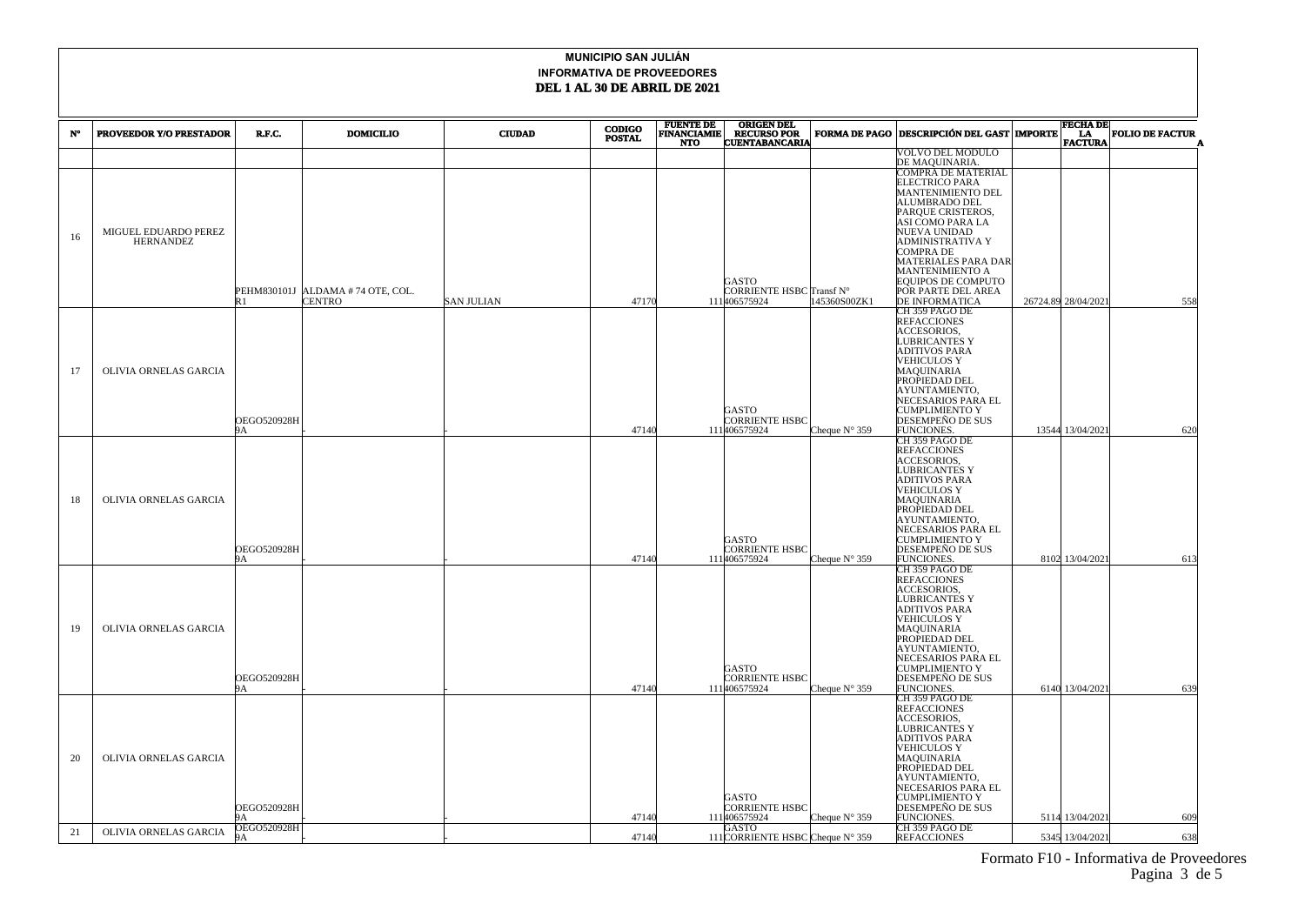| N° | PROVEEDOR Y/O PRESTADOR                | R.F.C.            | <b>DOMICILIO</b>  | <b>CIUDAD</b>          | <b>CODIGO</b><br><b>POSTAL</b> | <b>FUENTE DE<br/>FINANCIAMIE</b> | <b>ORIGEN DEL<br/>RECURSO POR</b>        | <b>FORMA DE PAGO</b>   | <b>DESCRIPCIÓN DEL GAST MPORTE</b>         | <b>FECHA DE</b><br>LA | <b>FOLIO DE FACTUR</b> |
|----|----------------------------------------|-------------------|-------------------|------------------------|--------------------------------|----------------------------------|------------------------------------------|------------------------|--------------------------------------------|-----------------------|------------------------|
|    |                                        |                   |                   |                        |                                | <b>NTO</b>                       | <b>CUENTABANCARIA</b>                    |                        | ACCESORIOS.                                | <b>FACTURA</b>        |                        |
|    |                                        |                   |                   |                        |                                |                                  |                                          |                        | LUBRICANTES Y                              |                       |                        |
|    |                                        |                   |                   |                        |                                |                                  |                                          |                        | ADITIVOS PARA                              |                       |                        |
|    |                                        |                   |                   |                        |                                |                                  |                                          |                        | VEHICULOS Y<br>MAQUINARIA                  |                       |                        |
|    |                                        |                   |                   |                        |                                |                                  |                                          |                        | PROPIEDAD DEL                              |                       |                        |
|    |                                        |                   |                   |                        |                                |                                  |                                          |                        | AYUNTAMIENTO,<br>NECESARIOS PARA EL        |                       |                        |
|    |                                        |                   |                   |                        |                                |                                  |                                          |                        | CUMPLIMIENTO Y                             |                       |                        |
|    |                                        |                   |                   |                        |                                |                                  | 406575924                                |                        | DESEMPEÑO DE SUS                           |                       |                        |
|    |                                        |                   |                   |                        |                                |                                  |                                          |                        | FUNCIONES<br>CH 359 PAGO DE                |                       |                        |
|    |                                        |                   |                   |                        |                                |                                  |                                          |                        | REFACCIONES                                |                       |                        |
|    |                                        |                   |                   |                        |                                |                                  |                                          |                        | <b>ACCESORIOS,</b><br><b>LUBRICANTES Y</b> |                       |                        |
|    |                                        |                   |                   |                        |                                |                                  |                                          |                        | ADITIVOS PARA                              |                       |                        |
|    |                                        |                   |                   |                        |                                |                                  |                                          |                        | VEHICULOS Y                                |                       |                        |
| 22 | OLIVIA ORNELAS GARCIA                  |                   |                   |                        |                                |                                  |                                          |                        | MAQUINARIA<br>PROPIEDAD DEL                |                       |                        |
|    |                                        |                   |                   |                        |                                |                                  |                                          |                        | AYUNTAMIENTO,                              |                       |                        |
|    |                                        |                   |                   |                        |                                |                                  | <b>GASTO</b>                             |                        | NECESARIOS PARA EL<br>CUMPLIMIENTO Y       |                       |                        |
|    |                                        | OEGO520928H       |                   |                        |                                |                                  | <b>CORRIENTE HSBC</b>                    |                        | DESEMPEÑO DE SUS                           |                       |                        |
|    |                                        | 9Α                |                   |                        | 47140                          |                                  | 111406575924                             | Cheque $N^{\circ}$ 359 | <b>FUNCIONES</b>                           | 6671.24 13/04/2021    | 640                    |
|    |                                        |                   |                   |                        |                                |                                  |                                          |                        | CH 355 PAGO DE<br><b>ENCUADERNACIONES</b>  |                       |                        |
|    | SALVADOR DE LA MORA<br><b>GONZALEZ</b> |                   |                   |                        |                                |                                  |                                          |                        | DE LAS AREAS DEL                           |                       |                        |
| 23 |                                        |                   |                   |                        |                                |                                  |                                          |                        | REGISTRO CIVIL Y<br>CATASTRO,              |                       |                        |
|    |                                        |                   |                   |                        |                                |                                  |                                          |                        | NECESARIAS PARA LA                         |                       |                        |
|    |                                        |                   |                   |                        |                                |                                  | GASTO                                    |                        | CONSERVACION DEL                           |                       |                        |
|    |                                        | MOGS630507A<br>R2 | RIO PANUCO 1476   | <b>GUADALAJARA</b>     | 47170                          |                                  | <b>CORRIENTE HSBC</b><br>111406575924    | Cheque $N^{\circ}$ 355 | ARCHIVO DE CADA<br>AREA.                   | 5196.8 14/04/2021     | 289                    |
|    |                                        |                   |                   |                        |                                |                                  |                                          |                        | PAGO DE COMBUSTIBLE                        |                       |                        |
|    |                                        |                   |                   |                        |                                |                                  |                                          |                        | PARA ABASTECIMIENTO                        |                       |                        |
| 24 | YESENIA GODOY MADRIZ                   |                   |                   |                        |                                |                                  |                                          |                        | DE EQUIPO DE<br>TRANSPORTE                 |                       |                        |
|    |                                        |                   |                   |                        |                                |                                  | HSBC                                     |                        | UTILIZADO EN EL AREA                       |                       |                        |
|    |                                        | GOMY8011112<br>74 | LAGO TULARE #119  | <b>DOLORES HIDALGO</b> | 37215                          |                                  | PARTICIPACIONESTransf N°<br>151406361166 | 109560800ZMO           | DE ASEO PUBLICO DEL<br><b>MUNICIPIO</b>    | 6108.91 08/04/2021    | 33429                  |
|    |                                        |                   |                   |                        |                                |                                  |                                          |                        | PAGO DE COMBUSTIBLE                        |                       |                        |
|    |                                        |                   |                   |                        |                                |                                  |                                          |                        | PARA ABASTECIMIENTC                        |                       |                        |
| 25 | YESENIA GODOY MADRIZ                   |                   |                   |                        |                                |                                  |                                          |                        | DE EQUIPO DE<br>TRANSPORTE                 |                       |                        |
|    |                                        |                   |                   |                        |                                |                                  | <b>HSBC</b>                              |                        | <b>JTILIZADO EN EL AREA</b>                |                       |                        |
|    |                                        | GOMY8011112<br>74 | AGO TULARE # 119  | <b>DOLORES HIDALGO</b> | 37215                          |                                  | PARTICIPACIONESTransf N°<br>151406361166 | 4050608010DF           | DE ASEO PUBLICO DEL<br>MUNICIPIO           | 8240 08/04/2021       | 33430                  |
|    |                                        |                   |                   |                        |                                |                                  |                                          |                        | PAGO DE COMBUSTIBLE                        |                       |                        |
|    |                                        |                   |                   |                        |                                |                                  |                                          |                        | PARA ABASTECIMIENTO                        |                       |                        |
|    |                                        |                   |                   |                        |                                |                                  |                                          |                        | DE EQUIPO DE<br>TRANSPORTE                 |                       |                        |
| 26 | YESENIA GODOY MADRIZ                   |                   |                   |                        |                                |                                  |                                          |                        | PERTENECIENTE AL                           |                       |                        |
|    |                                        | GOMY8011112       |                   |                        |                                |                                  | <b>HSBC</b><br>PARTICIPACIONESTransf N°  |                        | AREA DE MOVILIDAD Y<br>TRANSPORTE DE       |                       |                        |
|    |                                        | 74                | AGO TULARE #119   | <b>DOLORES HIDALGO</b> | 37215                          |                                  | 151406361166                             | 700060800E0P           | NUESTRO MUNICIPIO                          | 6660.04 08/04/2021    | 33423                  |
|    |                                        |                   |                   |                        |                                |                                  |                                          |                        | PAGO DE COMBUSTIBLE                        |                       |                        |
|    |                                        |                   |                   |                        |                                |                                  |                                          |                        | PARA ABASTECIMIENTO<br>DE LAS LABORES      |                       |                        |
| 27 | YESENIA GODOY MADRIZ                   |                   |                   |                        |                                |                                  | <b>HSBC</b>                              |                        | REALIZADAS EN EL                           |                       |                        |
|    |                                        | GOMY8011112<br>74 | AGO TULARE #119   | <b>DOLORES HIDALGO</b> | 37215                          |                                  | PARTICIPACIONESTransf N°<br>151406361166 | 117860800C51           | AREA DE MODULO DE<br>MAQUINARIA            | 24144.25 08/04/2021   | 33421                  |
|    |                                        |                   |                   |                        |                                |                                  |                                          |                        | PAGO DE COMBUSTIBLE                        |                       |                        |
|    |                                        |                   |                   |                        |                                |                                  |                                          |                        | PARA ABASTECIMIENTO                        |                       |                        |
| 28 | YESENIA GODOY MADRIZ                   | GOMY8011112       |                   |                        |                                |                                  | <b>HSBC</b><br>PARTICIPACIONESTransf N°  |                        | DE VEHICULOS DEL<br>AREA DE CONTROL        |                       |                        |
|    |                                        |                   | AGO TULARE # 119  | DOLORES HIDALGO        | 37215                          |                                  | 151406361166                             | 0848608009H9           | VEHICULAR                                  | 26519.13 08/04/2021   | 33418                  |
|    |                                        |                   |                   |                        |                                |                                  |                                          |                        | PAGO DE COMBUSTIBLE                        |                       |                        |
| 29 | YESENIA GODOY MADRIZ                   | GOMY8011112       |                   |                        |                                |                                  | <b>HSBC</b><br>PARTICIPACIONESTransf N°  |                        | PARA ABASTECIMIENTO<br>DE VEHICULOS DEL    |                       |                        |
|    |                                        |                   | LAGO TULARE # 119 | DOLORES HIDALGO        | 37215                          |                                  | 151406361166                             | 452360800UH9           | AREA DE CONTROL                            | 28751.31 08/04/2021   | 33420                  |